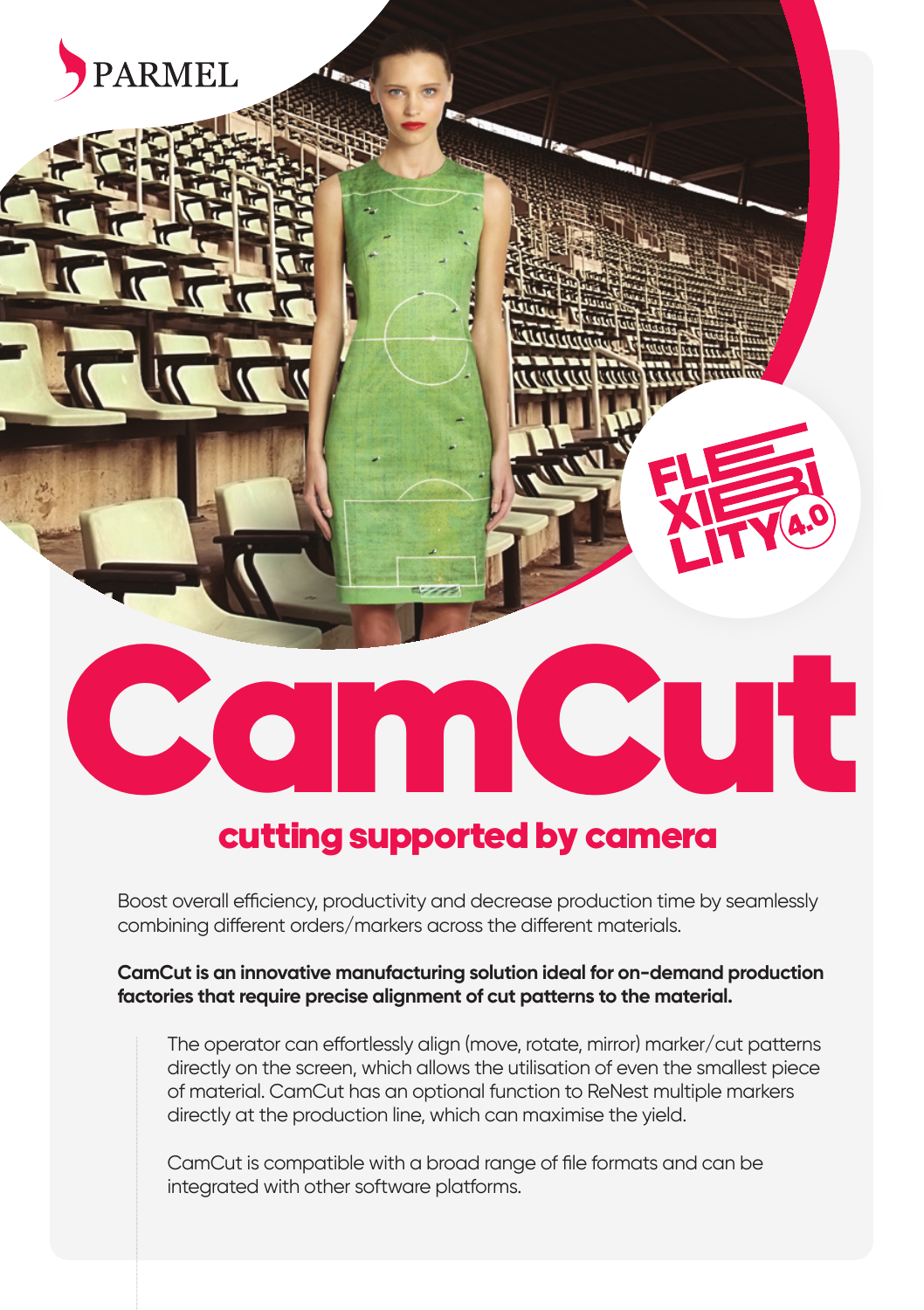# Benefit from substantial cost, resource, and material savings – all in easy five steps!

- 1. Load marker/multiple markers, photo of material is automatically acquired.
- 2. Align the marker/cut patterns precisely to the material captured in the photo. ReNest marker (optional) if necessary.
- 3. Cut marker.
- 4. Sort out the pieces with a projection system (optional).
- 5. The system reports the production capability.

### CamCut for a wide range of materials

# **Automotive**

Cutting of various materials, ideal also for printed materials.



### Fashion

Cutting of textiles, ideal also for printed materials.

Boost Productivity more pieces cut in less time

### Price affordability

cost-effective solution

#### Minimal material waste

ReNest multiple markers

#### **Efficiency**

more automation, less manual labour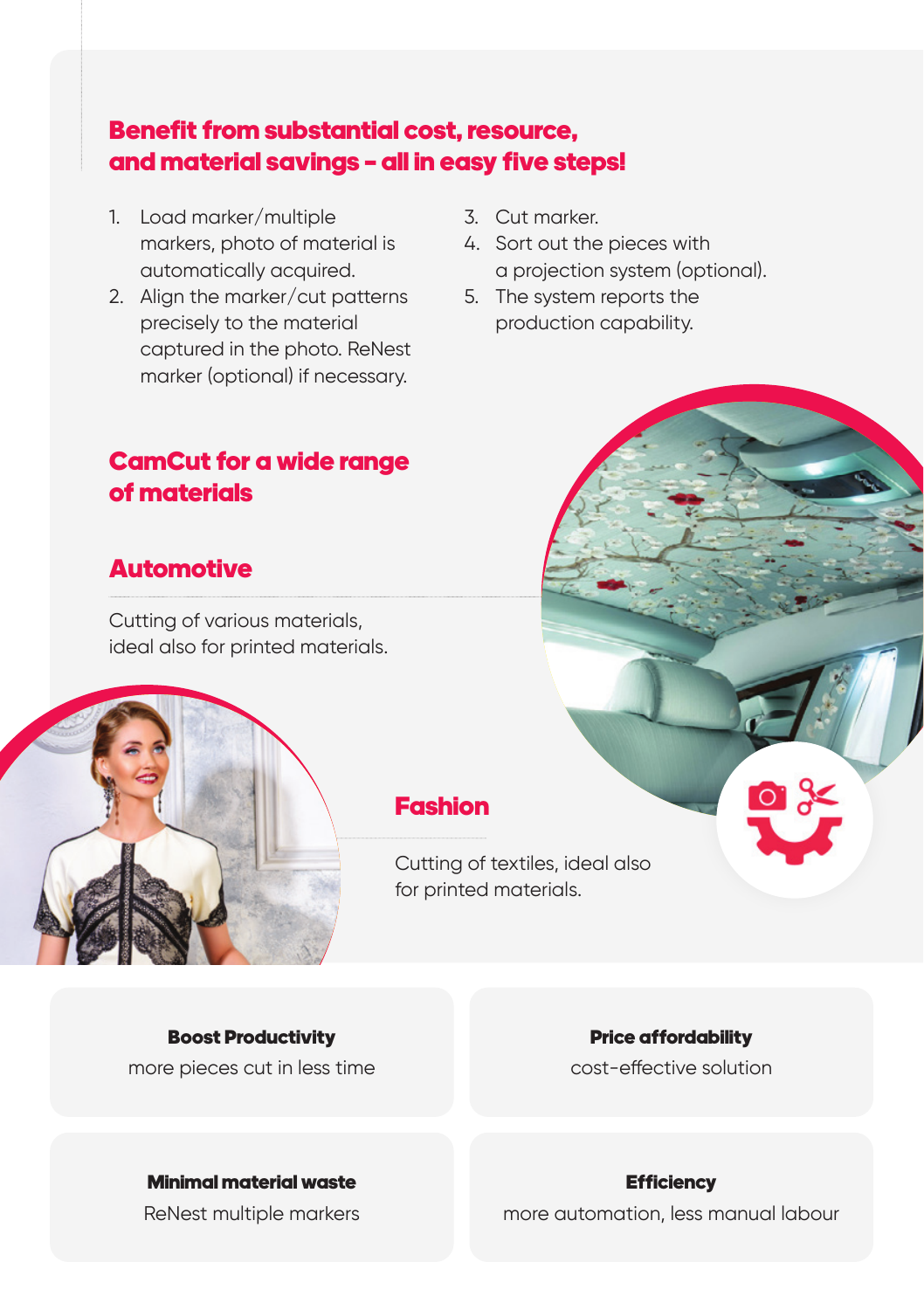

### **Other**

Cutting of various materials:

Synthetic materials, metal foils, stretch fabrics, foam materials, filter materials, gasket materials, PVC film, garment fabrics, rip-stop, balloon materials, awning materials, felt materials, carbon fibre, prepreg, aramid fibre, structural foam, honeycomb, glass fibres.

# Why to choose PARMEL? Take advantage of flexibility<sup>4.0</sup>

We at PARMEL develop and supply automated solutions for cutting textiles and leather for the automotive, furniture and fashion industries. Your production processes do not have to adapt to the software. On the contrary, we will adapt our software flexibly to your established production. Upgrade it with us to industry<sup>4.0</sup>.



**Flexibility** combining multiple markers

workflow